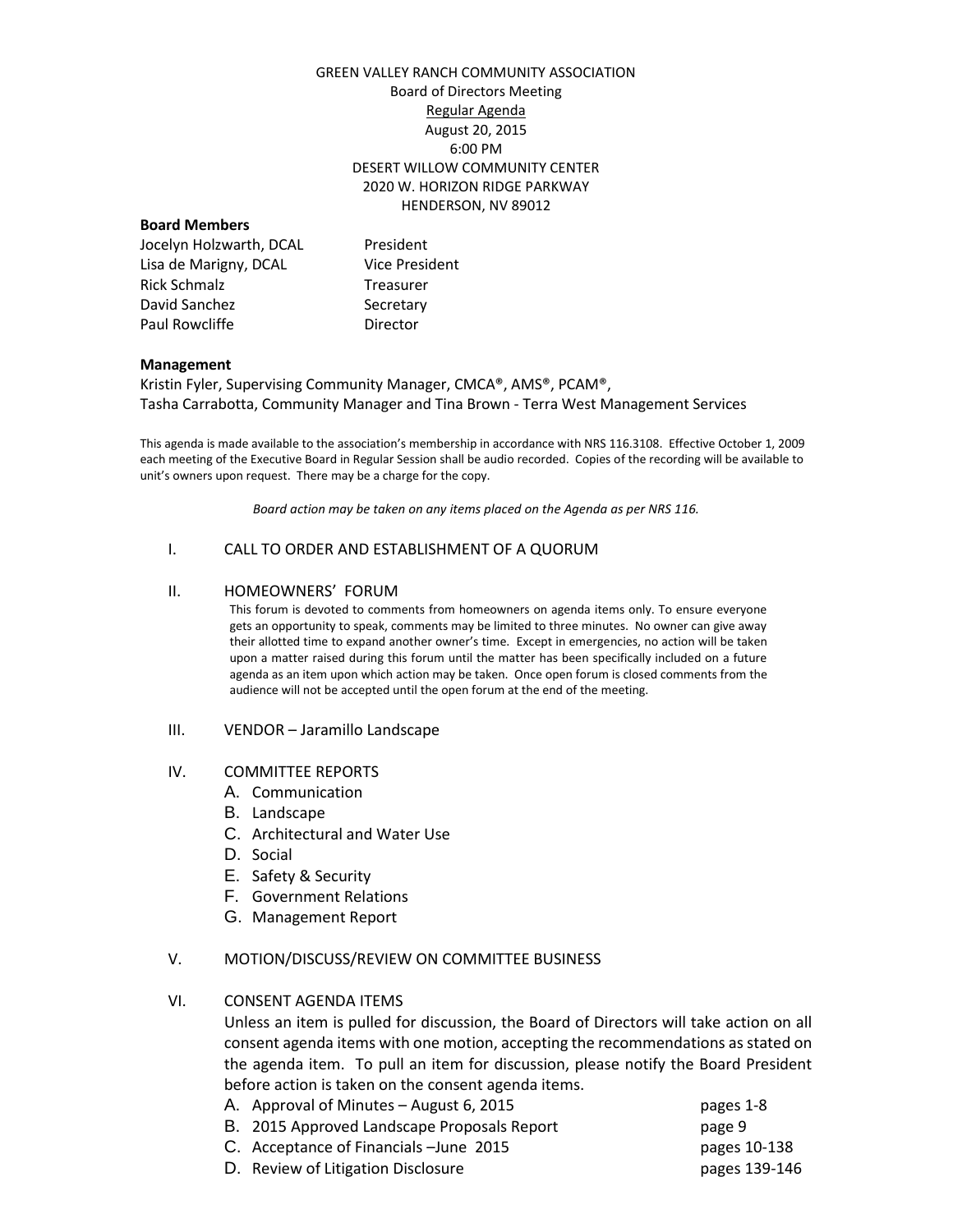| E. Next Meeting - September 17, 2015   |               |
|----------------------------------------|---------------|
| F. Annual Calendar                     | pages 147-148 |
| G. Priorities/Goals                    | page 149      |
| H. Reserve Expense Report              | pages 150-152 |
| 1. 2014 Reserve Projects moved to 2015 | page 153      |
| J. 2015 Pending Reserve Projects       | page 154      |
| K. 2016 Reserve Projects               | page 155      |
| Election, Budget and Annual Calendar   | page 156      |

- VII. Open Sealed Bids Motion/Discuss/Review to approve management to open sealed bids
- VIII. FINANCIAL

A. Treasurers Report

- IX. UNFINISHED BUSINESS
	- A. Root Management Motion/Discuss/Review to postpone root management set contract with First Choice (Management)
		- 1. Recommend Postponement

|    |                                                                              | 2. Pending receipt of new proposal from First Choice                          |               |  |  |
|----|------------------------------------------------------------------------------|-------------------------------------------------------------------------------|---------------|--|--|
| В. | Blackwood to Paseo Verde Landscape - Motion/Discuss/Review to                |                                                                               |               |  |  |
|    | approve/deny/postpone for the landscaping work from Blackwood to Paseo       |                                                                               |               |  |  |
|    | Verde (Schmalz)                                                              |                                                                               | page 157      |  |  |
|    | 1.                                                                           | Jaramillo - \$9,135.00                                                        | pages 158-161 |  |  |
|    | 2.                                                                           | GTI - \$24,720                                                                | pages 162-181 |  |  |
|    |                                                                              | C. Landscaping on Paseo Verde in front of the Midbar Kodesh Temple -          |               |  |  |
|    | Motion/Discuss/Review to approve/deny/postpone for the landscaping work in   |                                                                               |               |  |  |
|    |                                                                              | front of Midbar Kodesh Temple on Paseo Verde (Schmalz)                        | page 182      |  |  |
|    | 1.                                                                           | Jaramillo - \$6,930                                                           | pages 183-185 |  |  |
|    |                                                                              | 2. GTI - \$22,162                                                             | pages 186-201 |  |  |
|    | D. Landscaping on both sides of Valle Verde - Motion/Discuss/Review to       |                                                                               |               |  |  |
|    | approve/deny/postpone to for the landscaping work on both sides of Valle     |                                                                               |               |  |  |
|    | Verde (Schmalz)                                                              |                                                                               | page 202      |  |  |
|    | 1.                                                                           | Jaramillo - \$22,545                                                          | pages 203-210 |  |  |
|    | 2.                                                                           | GTI - \$175,345                                                               | pages 211-231 |  |  |
|    |                                                                              | E. Rock refurbishment on walking trail from Desert Shadow Trail to Windfall - |               |  |  |
|    | Motion/Discuss/Review to approve/deny/postpone for the rock refurbishment    |                                                                               |               |  |  |
|    |                                                                              | on walking trail from Desert Shadow Trail to Windfall (Schmalz) page 232      |               |  |  |
|    | 1.                                                                           | Jaramillo - \$44,597.43                                                       | pages 233-237 |  |  |
|    |                                                                              | 2. GTI - \$46,250                                                             | pages 238-254 |  |  |
| F. |                                                                              | Landscape on north and south side of Paseo Verde - Motion/Discuss/Review to   |               |  |  |
|    |                                                                              | approve/deny/postpone for the landscaping work on the north and south side    |               |  |  |
|    |                                                                              | of Paseo Verde (Schmalz)                                                      | page 255      |  |  |
|    | 1.                                                                           | Jaramillo - \$30,510                                                          | pages 256-274 |  |  |
|    | 2.                                                                           | GTI - \$206,025                                                               | pages 275-294 |  |  |
|    |                                                                              | G. Landscape on both sides and median of Green Valley Parkway -               |               |  |  |
|    |                                                                              | Motion/Discuss/Review to approve/deny/for the landscaping work on both        |               |  |  |
|    |                                                                              | sides and median of Green Valley Parkway (Schmalz)                            | page 295      |  |  |
|    | 1.                                                                           | Jaramillo - \$7,065                                                           | pages 296-304 |  |  |
|    | 2.                                                                           | GTI - \$88,715                                                                | pages 305-325 |  |  |
|    | H. New LED from Josh Stevens Park to Trail - Motion/Discuss/Review to        |                                                                               |               |  |  |
|    | approve/deny/postpone for the new installation of LED from Josh Stevens Park |                                                                               |               |  |  |
|    | to Trail (Schmalz)                                                           |                                                                               | page 326      |  |  |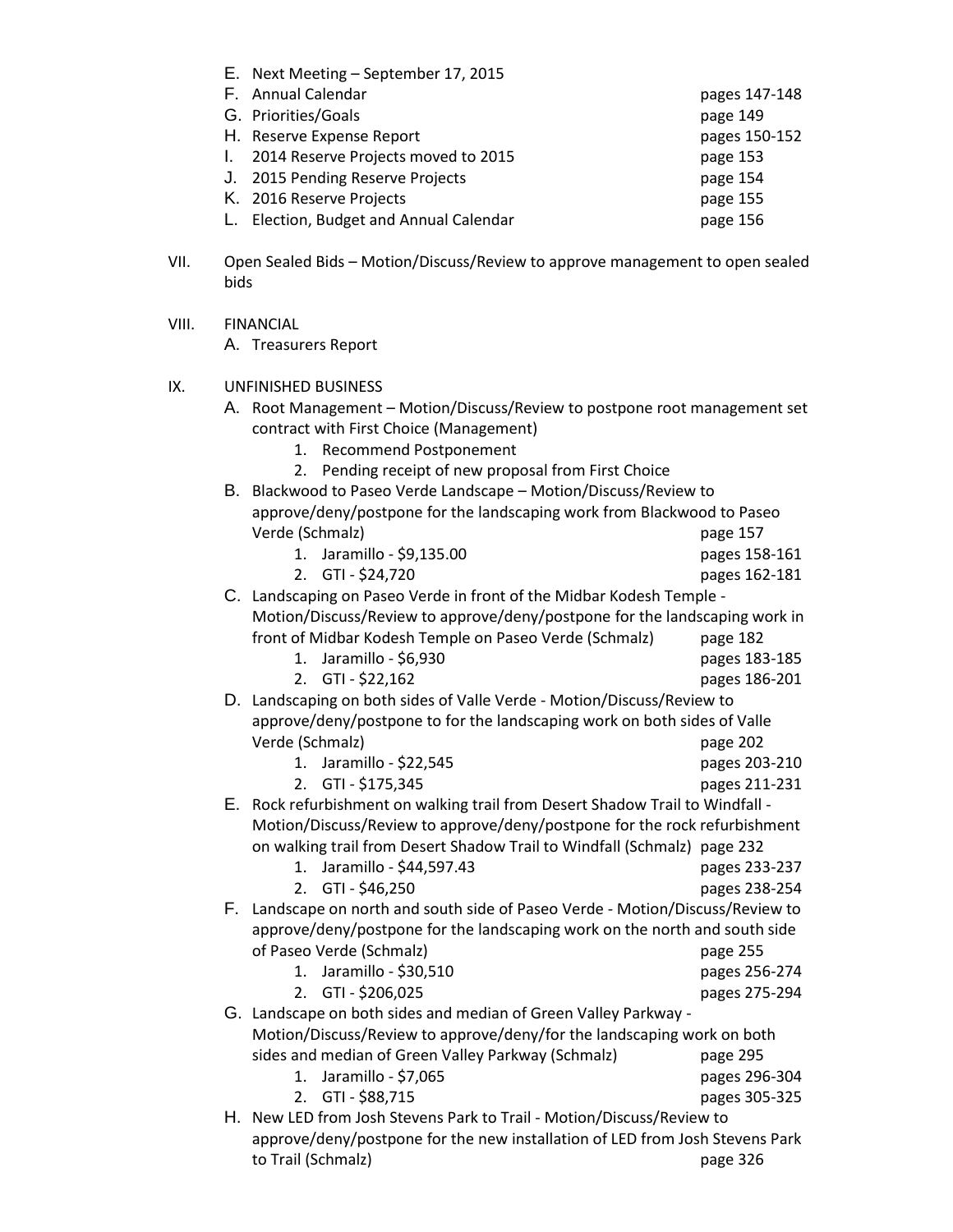|    | L. | 1. ISG - \$8,160 Option A and \$2,720 Option B<br>2. ABM - \$10,890<br>Retrofit the lights from Josh Stevens Park to Paseo Verde -                                                                                             | pages 327-340<br>pages 341-347 |
|----|----|--------------------------------------------------------------------------------------------------------------------------------------------------------------------------------------------------------------------------------|--------------------------------|
|    |    | Motion/Discuss/Review to approve/deny/postpone for retrofitting of lights<br>from Josh Stevens Park to Paseo Verde (Schmalz)                                                                                                   | page 348                       |
|    |    | 1. ISG - \$13,825 Option A and \$1,900 Option B<br>2.<br>ABM - \$8.890                                                                                                                                                         | pages 349-363<br>pages 364-374 |
|    |    | J. Retrofit the lights from Paseo Verde to 215 - Motion/Discuss/Review to                                                                                                                                                      |                                |
|    |    | approve/deny/postpone for retrofitting of lights from Paseo Verde to<br>215(Schmalz)                                                                                                                                           |                                |
|    |    | 1. ISG - \$18,565 Option A and \$1,900 Option B                                                                                                                                                                                | page 375<br>pages 376-391      |
|    |    | 2. ABM - \$11,806                                                                                                                                                                                                              | pages 392-402                  |
|    |    | K. Wingbrook Park benches - Motion/Discuss/Review to approve/deny/postpone<br>the RFP to remove the benches and concrete slab closest to the street and<br>replace with sod and relocate the bench to another park (Holzwarth) | Page 403                       |
|    | L. | Management RFP - Motion/Discuss/Review for a workshop, creation of                                                                                                                                                             |                                |
|    |    | committee or approval of RFP for the management contract (Holzwarth)                                                                                                                                                           |                                |
| Х. |    | <b>NEW BUSINESS</b>                                                                                                                                                                                                            |                                |
|    |    | A. Retrofitting the light heads to LED from Valle Verde to Moonlight Village -                                                                                                                                                 |                                |
|    |    | Motion/Discuss/Review to open bids and possibly approve/deny/postpone the<br>retrofit the light heads to LED from Valle Verde to Moonlight Village (Schmalz)                                                                   | Page 404                       |
|    |    | B. Painting the electric meter pedestal - Motion/Discuss/Review to open the bids                                                                                                                                               |                                |
|    |    | and possible approve/deny/postpone to paint the electric meter pedestals                                                                                                                                                       |                                |
|    |    | (Schmalz)                                                                                                                                                                                                                      | page 405                       |
|    |    | C. Altezza Revised Paint Palette - Motion/Discuss/Review for                                                                                                                                                                   |                                |
|    |    | approval/deny/postpone for the approval of the Altezza revised Pre-Approve                                                                                                                                                     |                                |
|    |    | Paint Palette (Sub Association)                                                                                                                                                                                                | pages 406-427                  |
|    |    | D. Regency Hills Revised Paint Palette - Motion/Discuss/Review for                                                                                                                                                             |                                |
|    |    | approval/deny/postpone for the approval of the Regency Hills revised Pre-                                                                                                                                                      | pages 407-437                  |
|    |    | Approve Paint Palette (ARC Committee)<br>E. New ARC application with new sheet for solar panels - Motion/Discuss/Review                                                                                                        |                                |
|    |    | for approval/deny/postpone for the approval of the new ARC application                                                                                                                                                         |                                |
|    |    | (Committee)                                                                                                                                                                                                                    | pages 438-445                  |
|    |    | F. Valle Verde Wall - Motion/Discuss/Review for approval/deny/postpone for the                                                                                                                                                 |                                |
|    |    | cleaning, stucco repair and paint of the wall on Valle Verde by Monument                                                                                                                                                       |                                |
|    |    | Pointe (Schmalz)                                                                                                                                                                                                               | page 446                       |
|    |    | G. RFP for plant replacement north side of Desert Shadow Trail from Dakota                                                                                                                                                     |                                |
|    |    | Station west to Paseo Verde - Motion/Discuss/Review to                                                                                                                                                                         |                                |
|    |    | approve/deny/postpone the RFP for plant replacement north side of Desert                                                                                                                                                       |                                |
|    |    | Shadow Trail from Dakota Station west to Paseo Verde (Schmalz) page 447                                                                                                                                                        |                                |
|    |    | <b>Email from Jaramillo</b><br>$1_{-}$<br>H. RFP for retrofitting two rest areas - Motion/Discuss/Review to                                                                                                                    | pages 448-459                  |
|    |    | approve/deny/postpone the RFP for retrofitting two rest areas (Schmalz)                                                                                                                                                        |                                |
|    |    |                                                                                                                                                                                                                                | Pages 460-466                  |
|    | I. | Transformer painting - Motion/Discuss/Review to approve/deny/postpone the                                                                                                                                                      |                                |
|    |    | cost of \$40 for small and \$60 for large to paint the transformers (Schmalz)                                                                                                                                                  |                                |
|    |    |                                                                                                                                                                                                                                | Pages 467-468                  |
|    |    | J. Remove and replace 6 damage concrete slabs at Friendship and install 5 new                                                                                                                                                  |                                |
|    |    | concrete slabs - Motion/Discuss/Review to approve/deny/postpone the bid                                                                                                                                                        |                                |
|    |    |                                                                                                                                                                                                                                |                                |